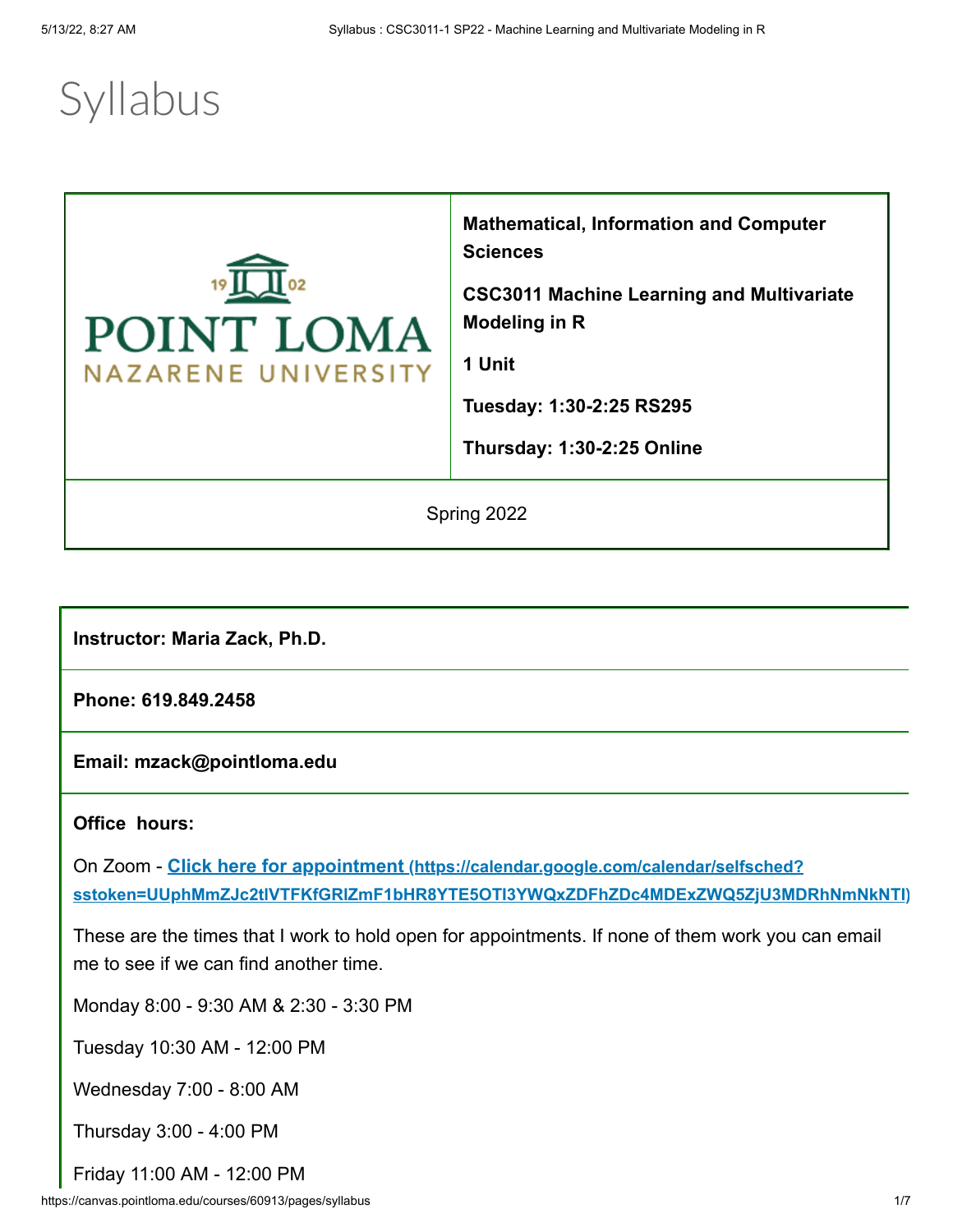## **PLNU Mission**

#### **To Teach ~ To Shape ~ To Send**

Point Loma Nazarene University exists to provide higher education in a vital Christian community where minds are engaged and challenged, character is modeled and formed, and service is an expression of faith. Being of Wesleyan heritage, we strive to be a learning community where grace is foundational, truth is pursued, and holiness is a way of life.

#### **Department Mission**

The Mathematical, Information, and Computer Sciences department at Point Loma Nazarene University is committed to maintaining a curriculum that provides its students with the tools to be productive, the passion to continue learning, and Christian perspectives to provide a basis for making sound value judgments.

#### **COURSE DESCRIPTION**

CSC 3011 - Machine Learning and Multivariate Modeling in R (1)

Students will learn the fundamentals of modeling complex multivariate data, using both foundational regression and logistic regression techniques, as well as the basics of supervised and unsupervised machine learning approaches. Additionally, students will learn to assess model fit and how to select appropriate modeling tools to identify relationships in complex data sets. Along with hands on instruction, students will work on real applications from industrial applications in business and science.

Prerequisite(s): CSC 1043 or EGR 1043 with a grade of C- or better.

# **COURSE LEARNING OUTCOMES**

- Students will be able to apply their mathematical knowledge to solve problems.
- Students will be able to use technology to solve problems.
- Students will be able to write correct and robust software.
- Students will be able to apply their technical knowledge to solve problems.

#### **COURSE GOALS**

- Students will be able to construct a dataset, explore the data using basic numerical and visual summaries.
- $\bullet$  Students will be able to identify and implement the correct R tool for data analysis
- Students will be able to find new packages and learn to implement new tools in R using the documentation.

# **REQUIRED TEXTS AND RECOMMENDED STUDY RESOURCES**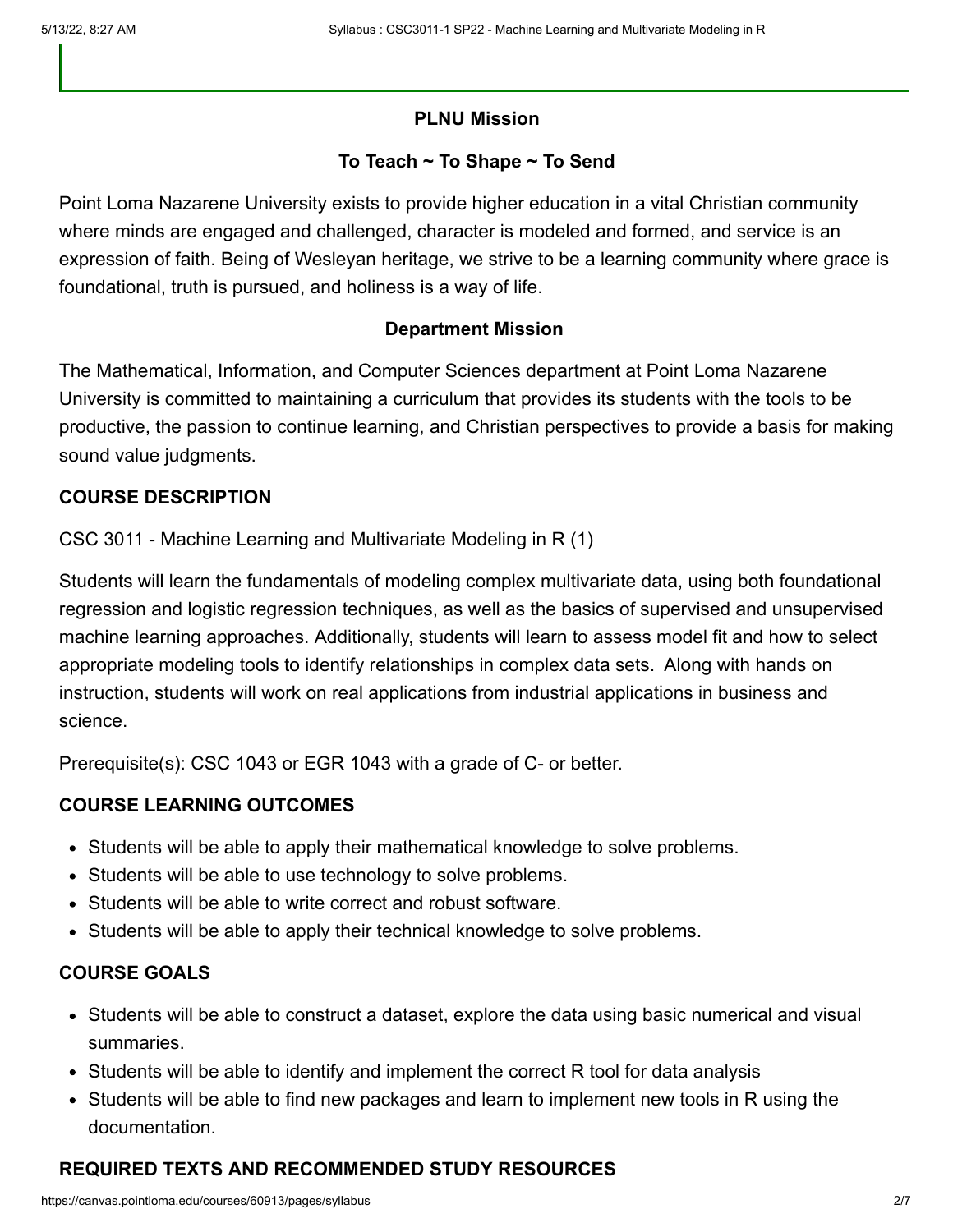R in Action, 2nd ed. Kabacoff, Robert I. 2015. ISBN: 9781935182399 R from R-project.org R studio from Rstudio.com

## **COURSE CREDIT HOUR INFORMATION**

In the interest of providing sufficient time to accomplish the stated Course Learning Outcomes, this class meets the PLNU credit hour policy for a 1 unit class delivered over fifteen weeks. Specific details about how the class meets the credit hour requirement can be provided upon request. (Based on 37.5 hours of student engagement per credit hour.)

## **ZOOM SESSION EXPECTATIONS**

- Treat this like any other class, and show up to the Zoom session on time.
- Turn on camera and make sure your camera is turned on for the entire length of the class.
	- If you need to have camera turned off an email MUST be sent to me prior to class otherwise I will consider this an unexcused absence.
	- Excused reasons for intermittent camera being off: need to use the restroom, needing to protect roommate.
- Participate with the class by unmuting OR using the chat.
- Make sure you are in a quiet space (when possible) free of distractions.
	- Students will not be considered present in class if they are driving a car, at work etc.
	- You should reserve this class time just like you would if you were face to face.

## **ASSESSMENT AND GRADING**

#### **Graded Components**

- **R in the News Discussion**: One of the best ways to learn what can be done in R is to follow R in the media, you may want to subscribe to some community groups in LinkedIn or follow relevant R # in social media. I would suggest finding some that are relevant to your discipline. You should post a short summary of an interesting tool or project you have seen using R. The post should only be about a paragraph long. URLs where you found the original information is helpful.
- **Homework/Labs**: Learning a programming language requires hands on experience, so the primary component of your grade will be from weekly labs and homework assignments.
- **Final Project:** You will have a final project that you will present at the final (May 3rd at 1:30). There will be steps for leading up to the project during the semester and the last few weeks will be dedicated to working on the project.
- **No late work will not be accepted** without prior consent or a well-documented emergency. Up to a maximum of one homework assignment will be accepted up to 3 days late provided that consent is received from the professor before it is due. Homework assignments that are submitted late without prior consent will be recorded with a score of zero. If more than half of the homework assignments are submitted on time, then the lowest homework score will be dropped from the calculations of the homework grade.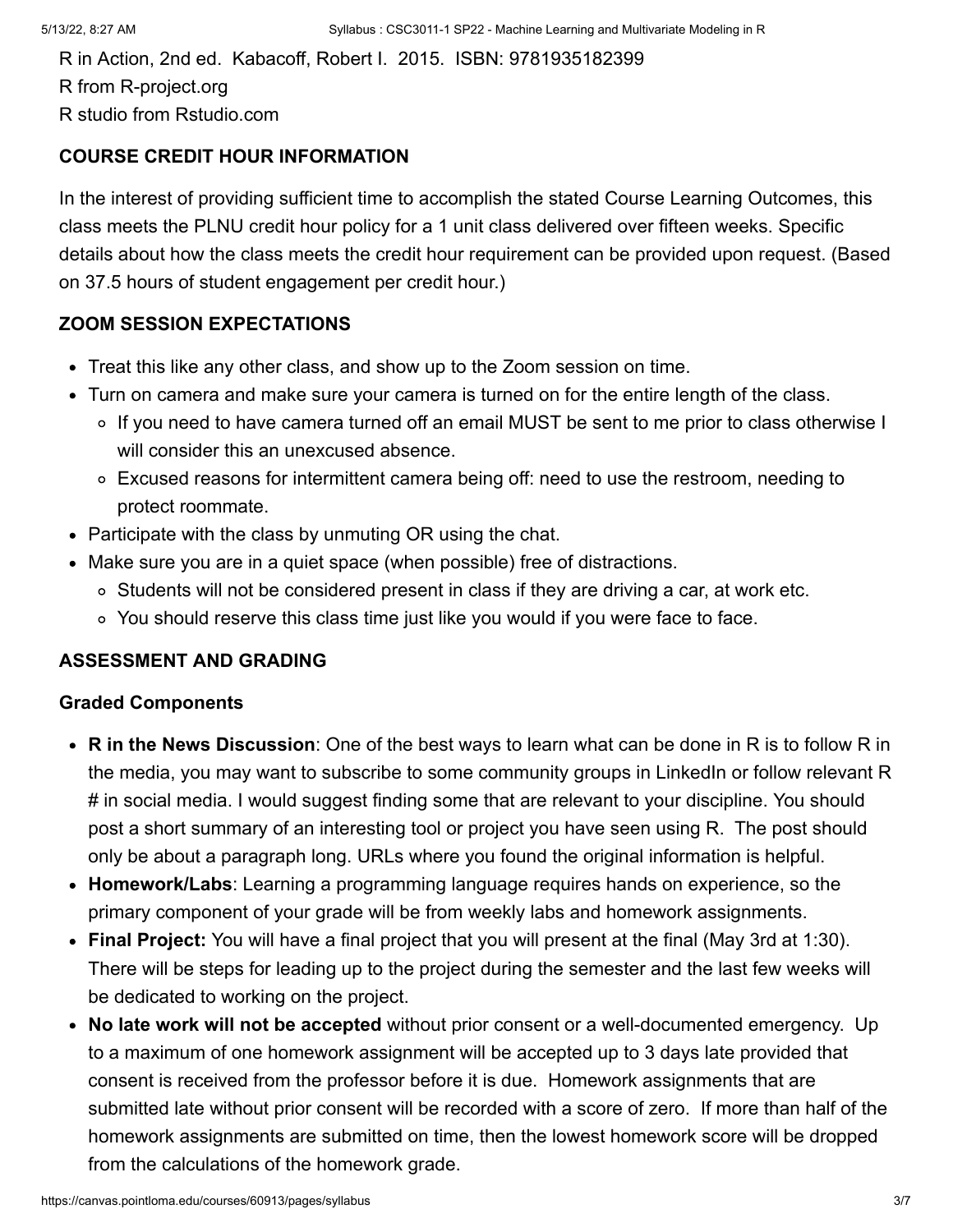The examination schedule is included in the daily schedule. This instructor does not intend to accept excuses such as poor communication with parents, benefactors, surf team sponsors and/or travel agents. The final exam date and time is set by the university at the beginning of the semester and may not be changed by the instructor. This schedule can be found on the university website and in the course calendar. No requests for early examinations will be approved. Only in the case that a student is required to take three exams during the same day of finals week, is an instructor authorized to consider changing the exam date and time for that particular student.

## Point Distribution

| <b>Grading Distribution</b>      | Percent |
|----------------------------------|---------|
| R in the News                    | 15      |
| Homework/Labs                    | 65      |
| <b>Final Project Preparation</b> | 15      |
| <b>Final Project</b>             | 20      |
| Total                            | 100     |

# **Grading Scale**

Grades are based on the number of points accumulated throughout the course. Approximate minimal percentages required to obtain a given grade are:

| <b>Standard Grade Scale Based on Percentages</b> |              |           |           |             |          |  |  |  |
|--------------------------------------------------|--------------|-----------|-----------|-------------|----------|--|--|--|
|                                                  | Α            | в         | C         | D           | F        |  |  |  |
|                                                  |              | 87.5-90   | 77.5-80   | 67.5-70     |          |  |  |  |
|                                                  | $92.5 - 100$ | 82.5-87.5 | 72.5-77.5 | 62.5 - 67.5 | $0 - 60$ |  |  |  |
|                                                  | 90-92.5      | 80-82.5   | 70-72.5   | 60-62.5     |          |  |  |  |

## Grad Distribution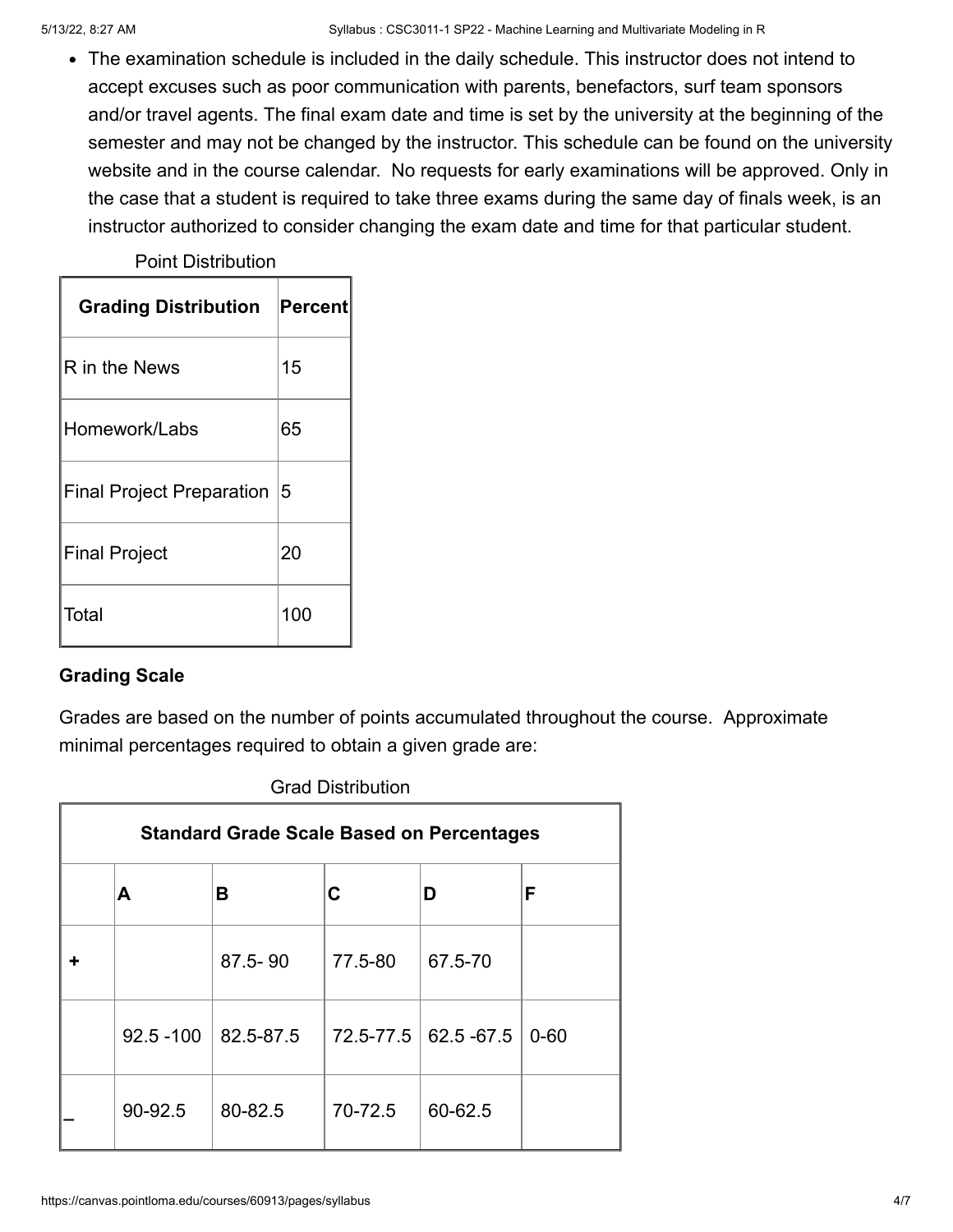## **STATE AUTHORIZATION**

State authorization is a formal determination by a state that Point Loma Nazarene University is approved to conduct activities regulated by that state. In certain states outside California, Point Loma Nazarene University is not authorized to enroll online (distance education) students. If a student moves to another state after admission to the program and/or enrollment in an online course, continuation within the program and/or course will depend on whether Point Loma Nazarene University is authorized to offer distance education courses in that state. It is the student's responsibility to notify the institution of any change in his or her physical location. Refer to the map on **State Authorization (https://www.pointloma.edu/offices/office-institutional-effectivenessresearch/disclosures)** [to view which states allow online \(distance education\) outside of Calif](https://www.pointloma.edu/offices/office-institutional-effectiveness-research/disclosures)ornia.

## **INCOMPLETES AND LATE ASSIGNMENTS**

All assignments are to be submitted/turned in by the beginning of the class session when they are due—including assignments posted in Canvas. Incompletes will only be assigned in extremely unusual circumstances.

## **CLASS ENROLLMENT**

It is the student's responsibility to maintain his/her class schedule. Should the need arise to drop this course (personal emergencies, poor performance, etc.), the student has the responsibility to follow through (provided the drop date meets the stated calendar deadline established by the university), not the instructor. Simply ceasing to attend this course or failing to follow through to arrange for a change of registration (drop/add) may easily result in a grade of F on the official transcript.

#### **PLNU COPYRIGHT POLICY**

Point Loma Nazarene University, as a non-profit educational institution, is entitled by law to use materials protected by the US Copyright Act for classroom education. Any use of those materials outside the class may violate the law.

## **PLNU ACADEMIC HONESTY POLICY**

Students should demonstrate academic honesty by doing original work and by giving appropriate credit to the ideas of others. Academic dishonesty is the act of presenting information, ideas, and/or concepts as one's own when in reality they are the results of another person's creativity and effort. A faculty member who believes a situation involving academic dishonesty has been detected may assign a failing grade for that assignment or examination, or, depending on the seriousness of the offense, for the course. Faculty should follow and students may appeal using the procedure in the university Catalog. See **ADC Academic and General Policies**

**[\(https://catalog.pointloma.edu/content.php?catoid=48&navoid=2757#Academic\\_Honesty\)](https://catalog.pointloma.edu/content.php?catoid=48&navoid=2757#Academic_Honesty)** for definitions of kinds of academic dishonesty and for further policy information.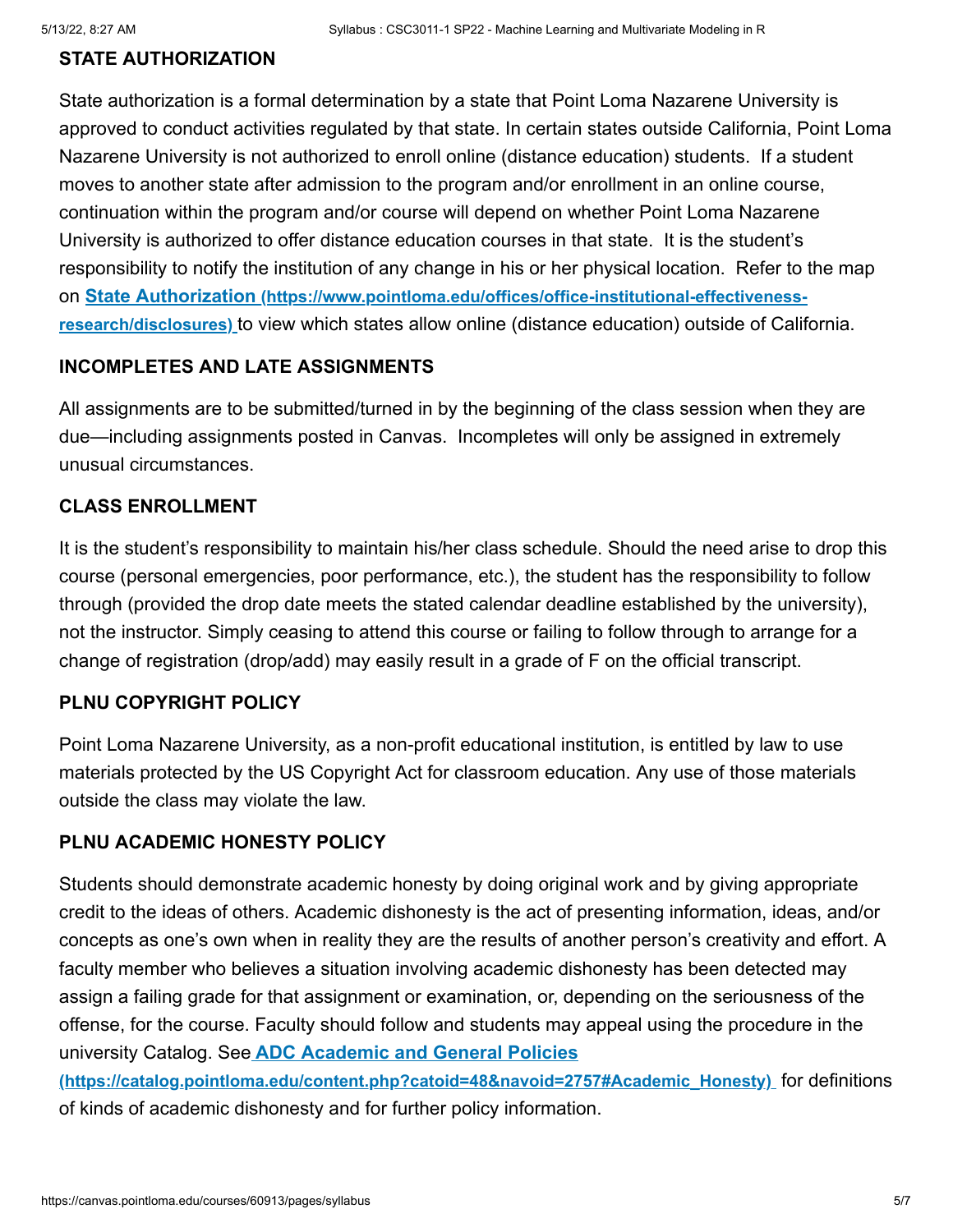During the first week of class, you will be asked to submit an Academic Honesty Verification Statement. Submitting the statement is a requirement of this course. By submitting the Academic Honesty Verification Statement, you will be verifying all assignments completed in this course were completed by you. Carefully review the Academic Honesty Statement below.

Statement: "In submitting this form, I am verifying all the assignments in this course will be completed by me and will be my own work."

# **PLNU ACADEMIC ACCOMMODATIONS POLICY**

PLNU is committed to providing equal opportunity for participation in all its programs, services, and activities. Students with disabilities may request course-related accommodations by contacting the [Educational Access Center \(EAC\), located in the Bond Academic Center \(](mailto:EAC@pointloma.edu)**EAC@pointloma.edu (mailto:EAC@pointloma.edu)** or 619-849-2486). Once a student's eligibility for an accommodation has been determined, the EAC will issue an academic accommodation plan ("AP") to all faculty who teach courses in which the student is enrolled each semester.

PLNU highly recommends that students speak with their professors during the first two weeks of each semester/term about the implementation of their AP in that particular course and/or if they do not wish to utilize some or all of the elements of their AP in that course.

Students who need accommodations for a disability should contact the EAC as early as possible (i.e., ideally before the beginning of the semester) to assure appropriate accommodations can be provided. It is the student's responsibility to make the first contact with the EAC.

## **PLNU SPIRITUAL CARE**

Please be aware PLNU strives to be a place where you grow as whole persons. To this end, we provide resources for our students to encounter God and grow in their Christian faith. If students have questions, a desire to meet with the chaplain or have prayer requests you can contact the **Office of Spiritual Development [\(https://www.pointloma.edu/offices/spiritual-development\)](https://www.pointloma.edu/offices/spiritual-development)**

# **PLNU ATTENDANCE AND PARTICIPATION POLICY**

Regular and punctual attendance at all **synchronous** class sessions is considered essential to optimum academic achievement. If the student is absent for more than 10 percent of class sessions (virtual or face-to-face), the faculty member will issue a written warning of de-enrollment. If the absences exceed 20 percent, the student may be de-enrolled without notice until the university drop date or, after that date, receive the appropriate grade for their work and participation. In some courses, a portion of the credit hour content will be delivered **asynchronously** and attendance will be determined by submitting the assignments by the posted due dates. See **Academic Policies [\(https://catalog.pointloma.edu/content.php?catoid=46&navoid=2650#Class\\_Attendance\)](https://catalog.pointloma.edu/content.php?catoid=46&navoid=2650#Class_Attendance)** in the Undergraduate Academic Catalog. If absences exceed these limits but are due to university excused health issues, an exception will be granted.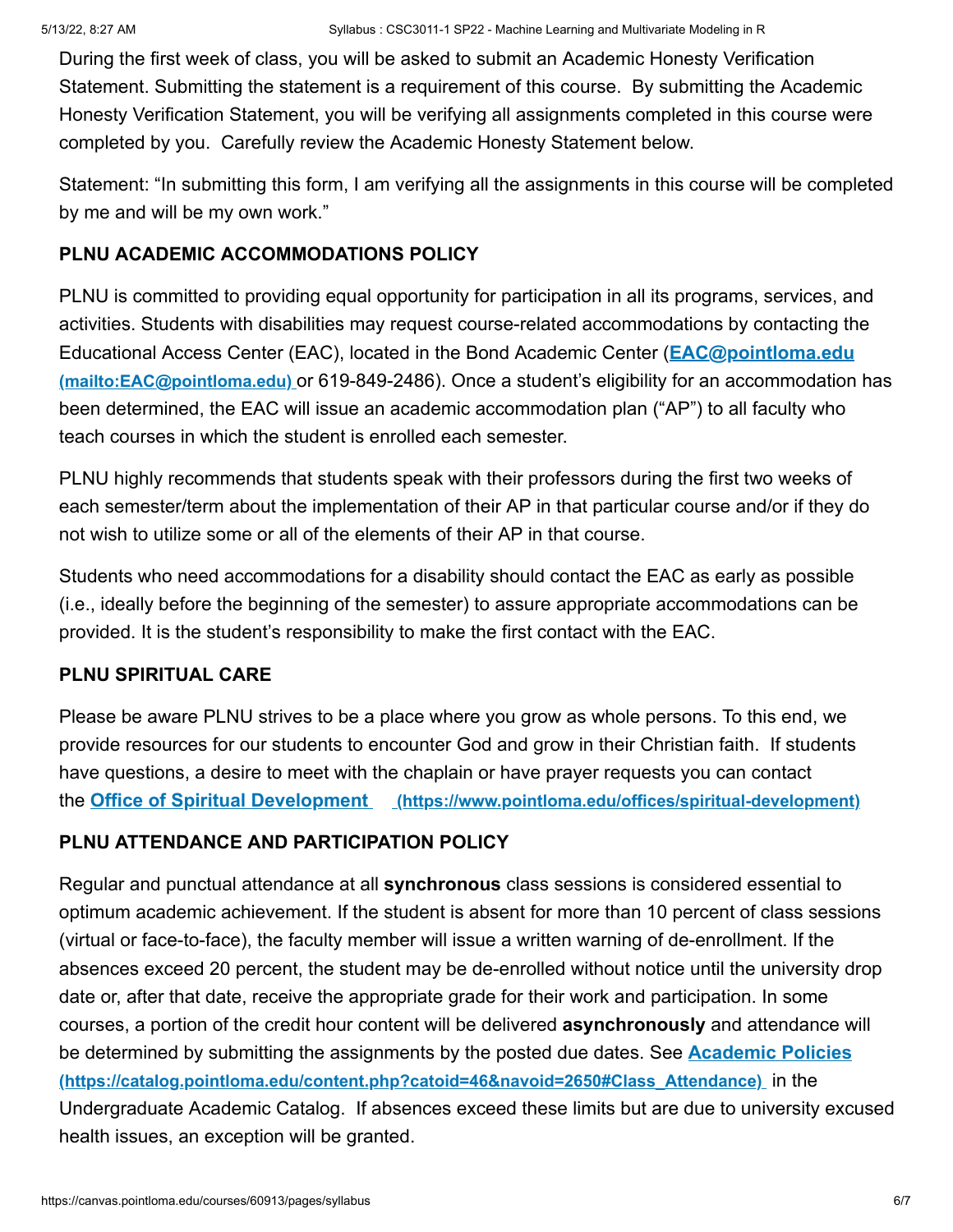## **PLNU USE OF TECHNOLOGY**

In order to be successful in the online environment, students need to meet the minimum technology and system requirements; please refer to the **Technology and System Requirements [\(https://help.pointloma.edu/TDClient/1808/Portal/KB/ArticleDet?ID=108349\)](https://help.pointloma.edu/TDClient/1808/Portal/KB/ArticleDet?ID=108349)** information. If a student is in [need of technological resources please contact](mailto:student-tech-request@pointloma.edu) **student-tech-request@pointloma.edu (mailto:student-tech-request@pointloma.edu)**

*Problems with technology do not relieve students of the responsibility of participating, turning in assignments, or completing class work.*

 $\mathbf{F}$